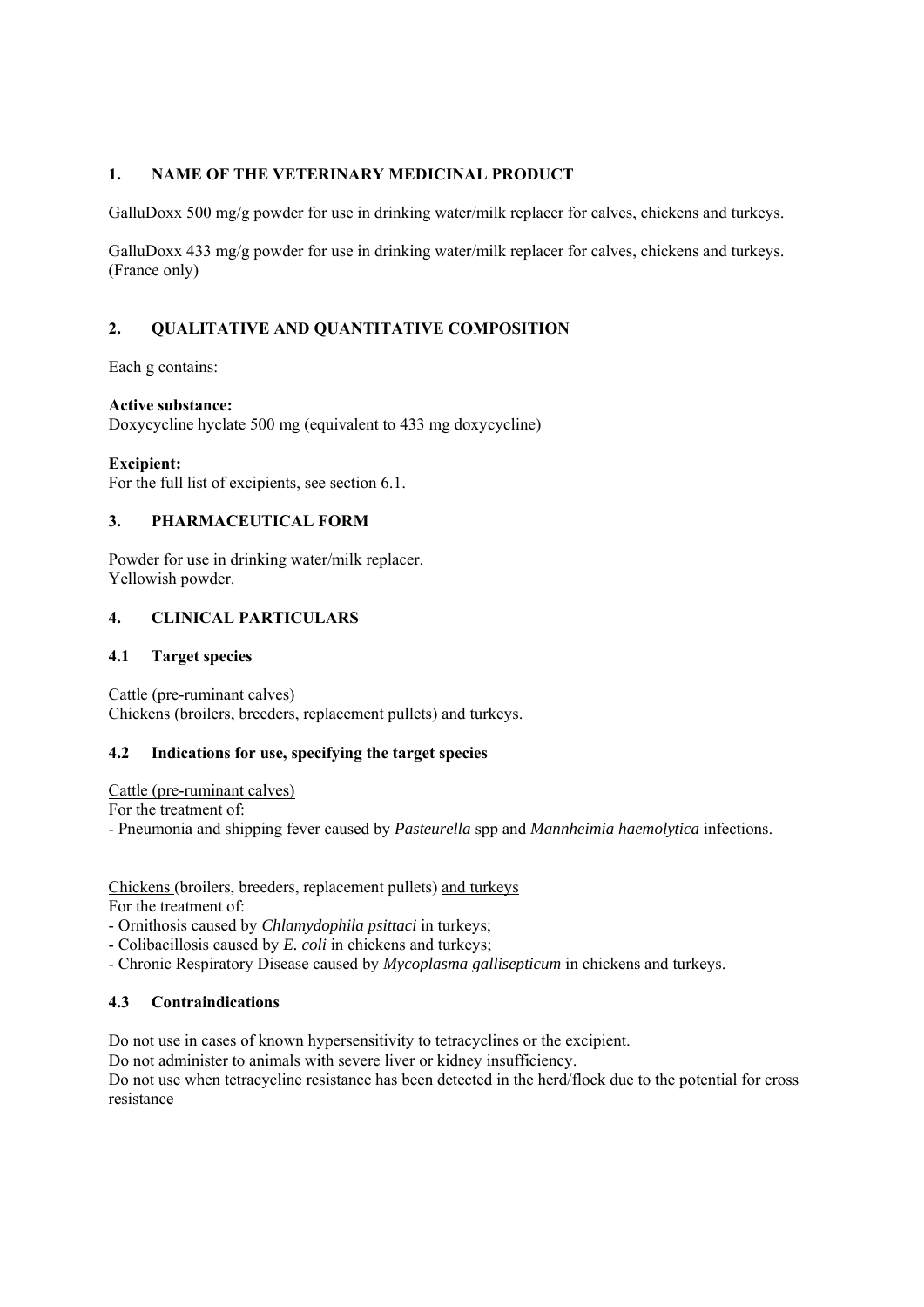#### **4.4 Special warnings for each target species**

The uptake of medication by animals can be altered as a consequence of illness. In case of insufficient uptake of drinking water or medicated milk replacer, animals should be treated parenterally. It is necessary to administer medicated milk to calves on an individual basis.

#### **4.5 Special precautions for use**

#### Special precautions for use in animals

Due to variability (time, geographical) in susceptibility of bacteria for doxycycline, bacteriological sampling and susceptibility testing of micro-organisms from diseased animals on farm are highly recommended.

A high resistance rate of *E. coli*, isolated from chickens, against tetracyclines has been documented. Therefore the product should be used for the treatment of infections caused by *E. coli* only after susceptibility testing has been carried out.

As eradication of the target pathogens may not be achieved, medication should therefore be combined with good management practices, e.g. good hygiene, proper ventilation, no overstocking.

Official, national and regional antimicrobial policies should be taken into account when the product is used.

Use of the product deviating from the instructions given in the SPC may increase the prevalence of bacteria resistant to doxycycline and may decrease the effectiveness of treatment with other tetracyclines due to the potential for cross-resistance.

Resistance to tetracyclines has also been reported in calf pathogens (*Pasteurella* spp.) in some EU countries.

#### Special precautions to be taken by the person administering the veterinary medicinal product to animals

This product may cause contact dermatitis if contact is made with the eyes (powder or solution), or if the product is inhaled. Take measures to avoid producing dust when incorporating the product into water. Avoid contact with skin and eyes when handling the product to prevent sensitisation and contact dermatitis. People with known hypersensitivity to tetracyclines should avoid contact with the veterinary medicinal product.

During preparation and administration of the medicated drinking water, skin contact with the product and inhalation of dust particles should be avoided.

Wear impermeable gloves (e.g. rubber or latex) and an appropriate dust mask (e.g. disposable half-mask respirator conforming to European Standard EN149 or a non-disposable respirator to European Standard EN140 with a filter to EN143) when applying the product. In the event of eye or skin contact, rinse the affected area with large amounts of clean water and if irritation occurs, seek medical attention. Wash hands and contaminated skin immediately after handling the product.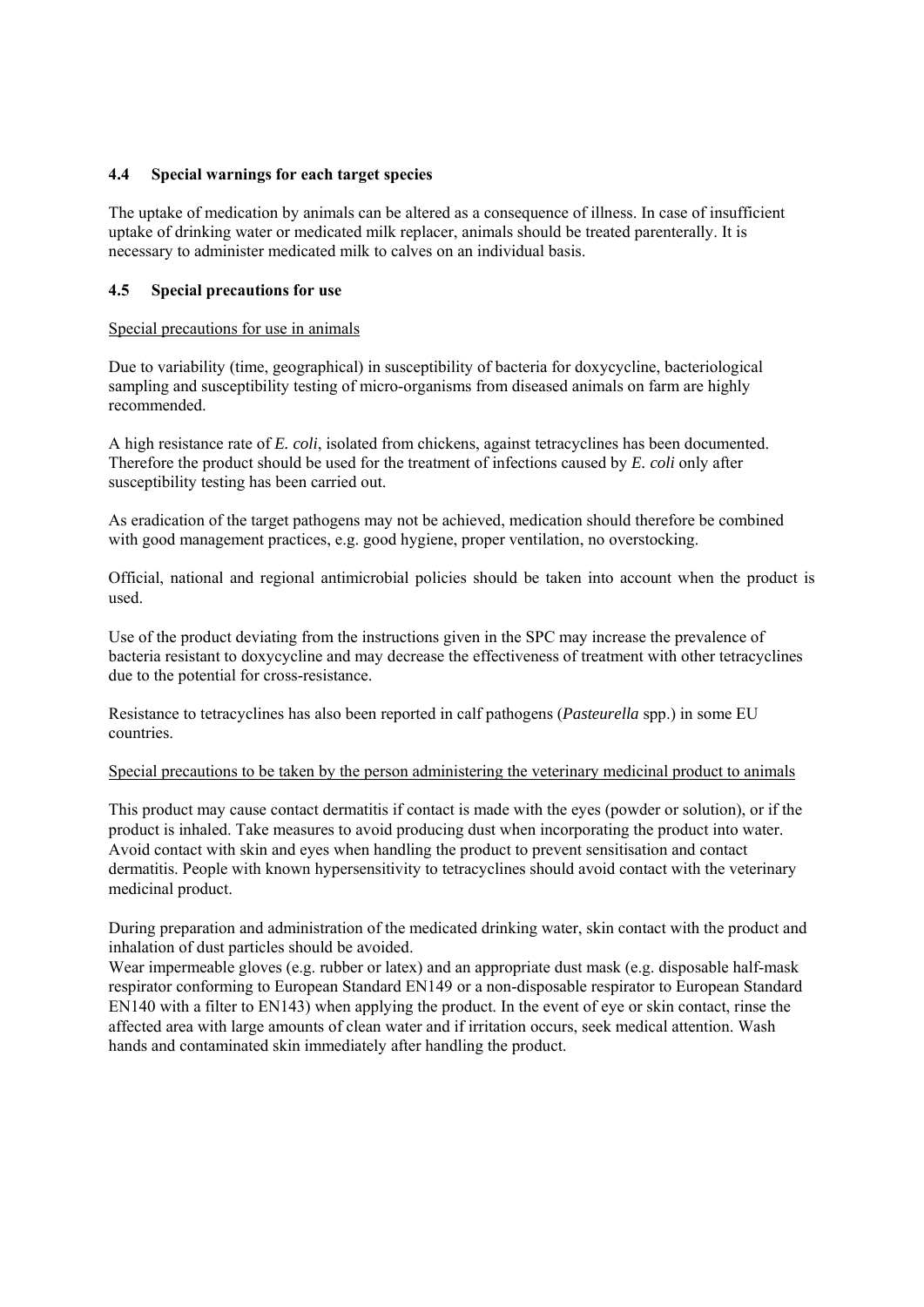Do not smoke, eat or drink while handling the product.

If you develop symptoms following exposure such as skin rash, you should seek medical advice and show this warning to the physician. Swelling of the face, lips or eyes, or difficulty with breathing are more serious symptoms and require urgent medical attention.

### **4.6 Adverse reactions (frequency and seriousness)**

Tetracyclines may in rare cases induce photosensitivity and allergic reactions. If suspected adverse reactions occur, treatment should be discontinued.

The frequency of adverse reactions is defined using the following convention:

- very common (more than 1 in 10 animals treated displaying adverse reaction(s))

- common (more than 1 but less than 10 animals in 100 animals treated)

- uncommon (more than 1 but less than 10 animals in 1,000 animals treated)

- rare (more than 1 but less than 10 animals in 10,000 animals treated)

- very rare (less than 1 animal in 10,000 animals treated, including isolated reports).

# **4.7 Use during pregnancy, lactation or lay**

Laboratory studies with doxycycline in rats and rabbits has not produced any evidence of teratogenic, embryotoxic or foetotoxic effects.

The safety of the product has not been assessed in breeder chickens. Use only accordingly to benefit/risk assessment by the responsible veterinarian.

### **4.8 Interaction with other medicinal products and other forms of interaction**

Do not use in conjunction with bactericidal antibiotics, such as penicillins and cephalosporins.

Do not administer concurrently with feed overloaded with polyvalent cations such as  $Ca^{2+}$ ,  $Mg^{2+}$ ,  $Zn^{2+}$ and Fe<sup>3+</sup> because the formation of doxycycline complexes with these cations is possible. Do not administer together with antacids, kaolin and iron preparations. It is advised that the interval between administration of the product and administration of products containing polyvalent cations should be 1-2 hours because the latter limit the absorption of doxycycline.

Doxycycline increases the action of anticoagulants.

### **4.9 Amounts to be administered and administration route**

### Route of administration:

Calves: To be administered in drinking water/milk replacer Chickens and turkeys: In drinking water use

Dosing

Calves:

Doxycycline hyclate 5 mg per kg body weight, twice a day, equivalent to 10 mg of the product per kg of animal body weight, twice a day, for 4-7 successive days.

Chickens and turkeys:

20 mg doxycycline hyclate per kg of body weight per day, corresponding to 40 mg of the product per kg of animal body weight, for 4-7 consecutive days.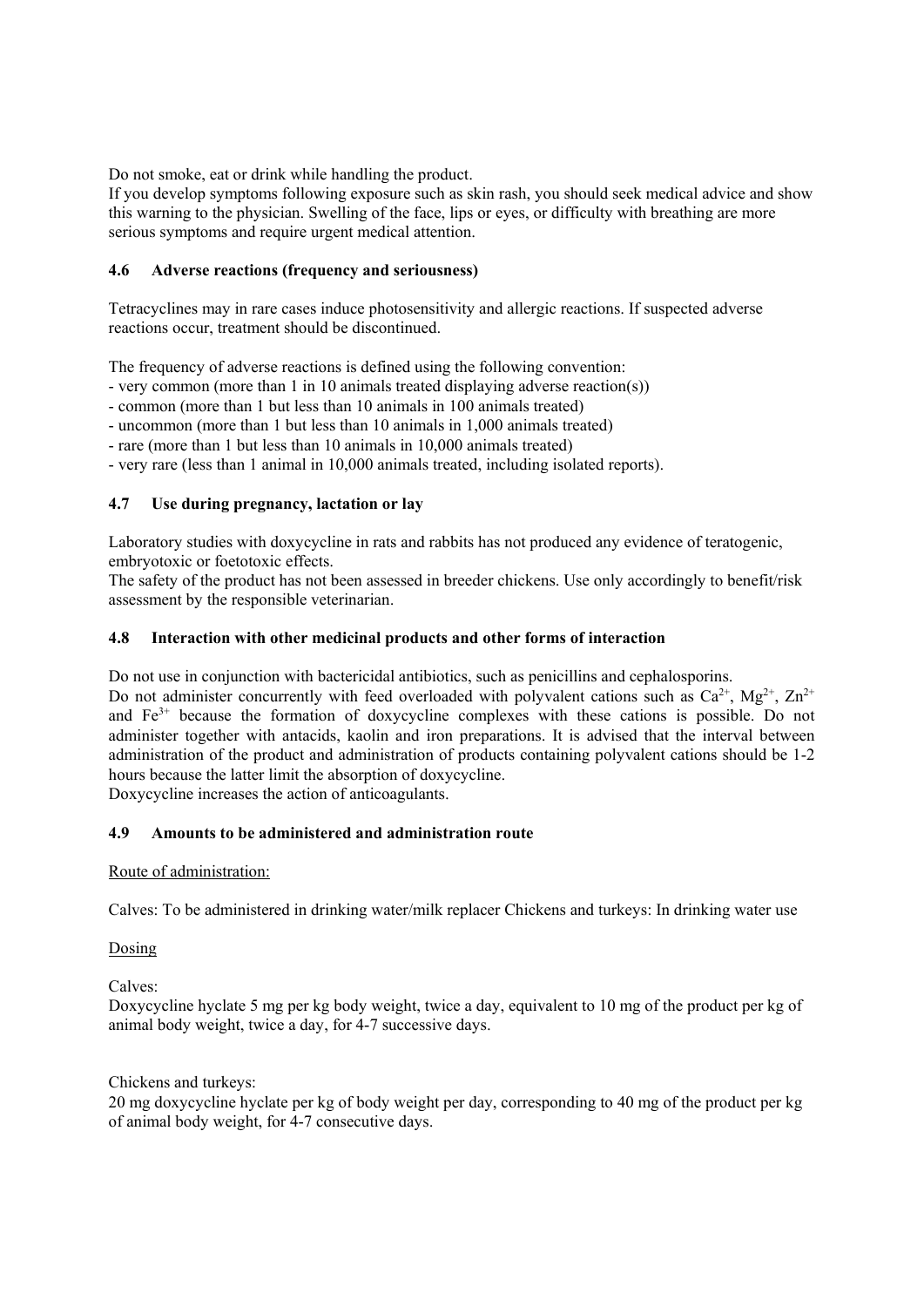The exact daily amount of product should be calculated according to the following formula, based on the recommended dose, and the number and weight of the animals to be treated:

| mg product / kg body<br>weight $/$ day          | x Mean body weight (kg) of<br>animals to be treated |                          |
|-------------------------------------------------|-----------------------------------------------------|--------------------------|
|                                                 |                                                     | $=$ mg product per litre |
| Mean daily water consumption (litre) per animal |                                                     | drinking water           |

To ensure a correct dosage body weight should be determined as accurately as possible. The uptake of medicated water is dependent on the clinical conditions of the animals. In order to obtain the correct dosage, the concentration in drinking water may have to be adjusted.

The use of suitably calibrated weighing equipment is recommended if part packs are used. The daily amount is to be added to the drinking water such that all medication will be consumed in 12 hours. Medicated drinking water should be freshly prepared every 12 hours. It is recommended to prepare a concentrated pre-solution - not exceeding 100 grams product per litre drinking water - and to dilute this further to therapeutic concentrations if required. Alternatively, the concentrated solution can be used in a proportional water medicator. The water should be stirred until full dissolution of the product is obtained. The solubility of doxycycline decreases at higher pH. Therefore the product should not be used in hard alkaline water since precipitation might occur depending on the product concentration. Delayed precipitation might also occur.

Milk replacer: The veterinary medicinal product must first be dissolved in warm water before adding the milk powder - the maximal concentration to be used is 100 grams of product per litre of water. The obtained milk replacer solution must be homogenised and heated to feeding temperature prior to administration. The medicated milk replacer should be freshly prepared prior to use, used immediately and be constantly stirred to avoid sedimentation of the active substance.

If a concentration greater than 200 mg per litre of milk is required, animals should be treated parenterally. Sufficient access to the system of water supply should be available for the animals to be treated to ensure adequate water consumption. No other source of drinking water should be available during the medication period. At the end of treatment period the water supply should be cleaned adequately to avoid the uptake of remaining quantities in sub-therapeutic doses.

### **4.10 Overdose (symptoms, emergency procedures, antidotes), if necessary**

In calves acute, sometimes fatal cardiac muscle degeneration may occur after one or more administrations. Since this is usually related to overdosing, it is important to calculate the dose correctly.

If suspected toxic reactions do occur due to extreme overdose, the medication should be discontinued and appropriate symptomatic treatment should be initiated if necessary.

#### **4.11 Withdrawal period(s)**

| Calves:  | Meat and offal: 28 days |
|----------|-------------------------|
| Turkeys: | Meat and offal: 28 days |
| Chickens | Meat and offal: 14 days |

Not authorised for use in birds producing eggs for human consumption.

#### **5. PHARMACOLOGICAL PROPERTIES**

Pharmacotherapeutic group: Anti-infectives for systemic use, Tetracyclines. ATCvet code: QJ01AA02.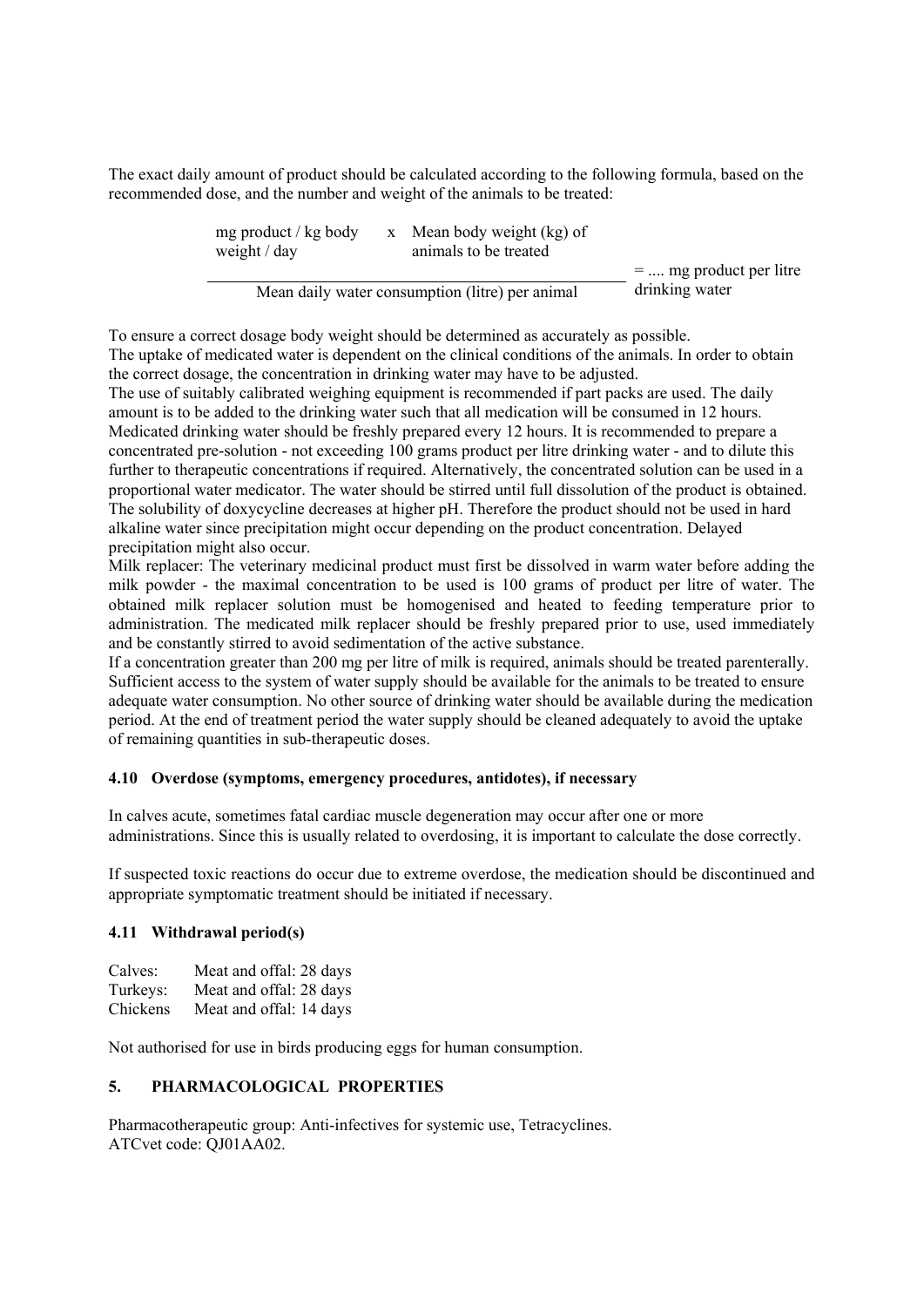# **5.1 Pharmacodynamic properties**

Doxycycline is a broad spectrum antibiotic. It inhibits bacterial protein synthesis intracellularly by binding on the 30-S ribosome subunits. This interferes with binding of aminoacetyl-tRNA to the acceptor site on the mRNA ribosome complex and prevents coupling of amino acids to the elongating peptide chains.

Doxycycline inhibits bacteria, mycoplasmae, chlamydiae, rickettsiae, and certain protozoa. Organisms other than streptococci with MIC values  $\leq 4\mu$ g/ml are considered sensitive, at 8  $\mu$ g/ml intermediate susceptible and with MIC values >16 $\mu$ g/ml resistant to doxycycline, according to the CLSI data.

For cattle MIC90 values for *Pasteurella multocida* of 0.5 µg/ml and of 2µg/ml for *Mannheimia haemolytica* have been reported in literature (2014). Resistance varies for both organisms between 0 and 22% in relation to the geographical origin of the strains (2014)

In poultry literature indicates that *Mycoplasma* spp*.* (2008) and C*hlamydophila psittaci* (2013) demonstrate good susceptibility. Resistance rate for *M. gallisepticum* is low (0-6%).

Four resistance mechanisms acquired by micro-organisms against tetracyclines in general have been reported: decreased accumulation of tetracyclines (decreased permeability of the bacterial cell wall and active efflux), protein protection of the bacterial ribosome, enzymatic inactivation of the antibiotic and rRNA mutations (preventing the tetracycline binding to ribosome). Tetracycline resistance is usually acquired by means of plasmids or other mobile elements (e.g. conjugative transposons). Cross-resistance between tetracyclines has also been described. Due to the greater liposolubility and greater facility to pass through cell membranes (in comparison to tetracycline), doxycycline retains a certain degree of efficacy against micro-organisms with acquired resistance to tetracyclines.

### **5.2 Pharmacokinetic particulars**

Doxycycline is quickly and almost completely absorbed from the intestine. The distribution of doxycycline and penetration of doxycycline throughout most body tissues is good. Following absorption, tetracyclines are hardly metabolised. In contrast to the other tetracyclines, doxycycline is mainly excreted via the faeces.

# **6. PHARMACEUTICAL PARTICULARS**

### **6.1 List of excipients**

Lactose monohydrate

### **6.2 Major incompatibilities**

In the absence of compatibility studies, this veterinary medicinal product must not be mixed with other veterinary medicinal products.

### **6.3 Shelf life**

Shelf life of the veterinary medicinal product as packaged for sale: 18 months. Shelf life after first opening the immediate packaging: 3 months. Shelf life after reconstitution in drinking water: 24 hours. Shelf life after reconstitution in milk replacer: Use immediately. Do not store.